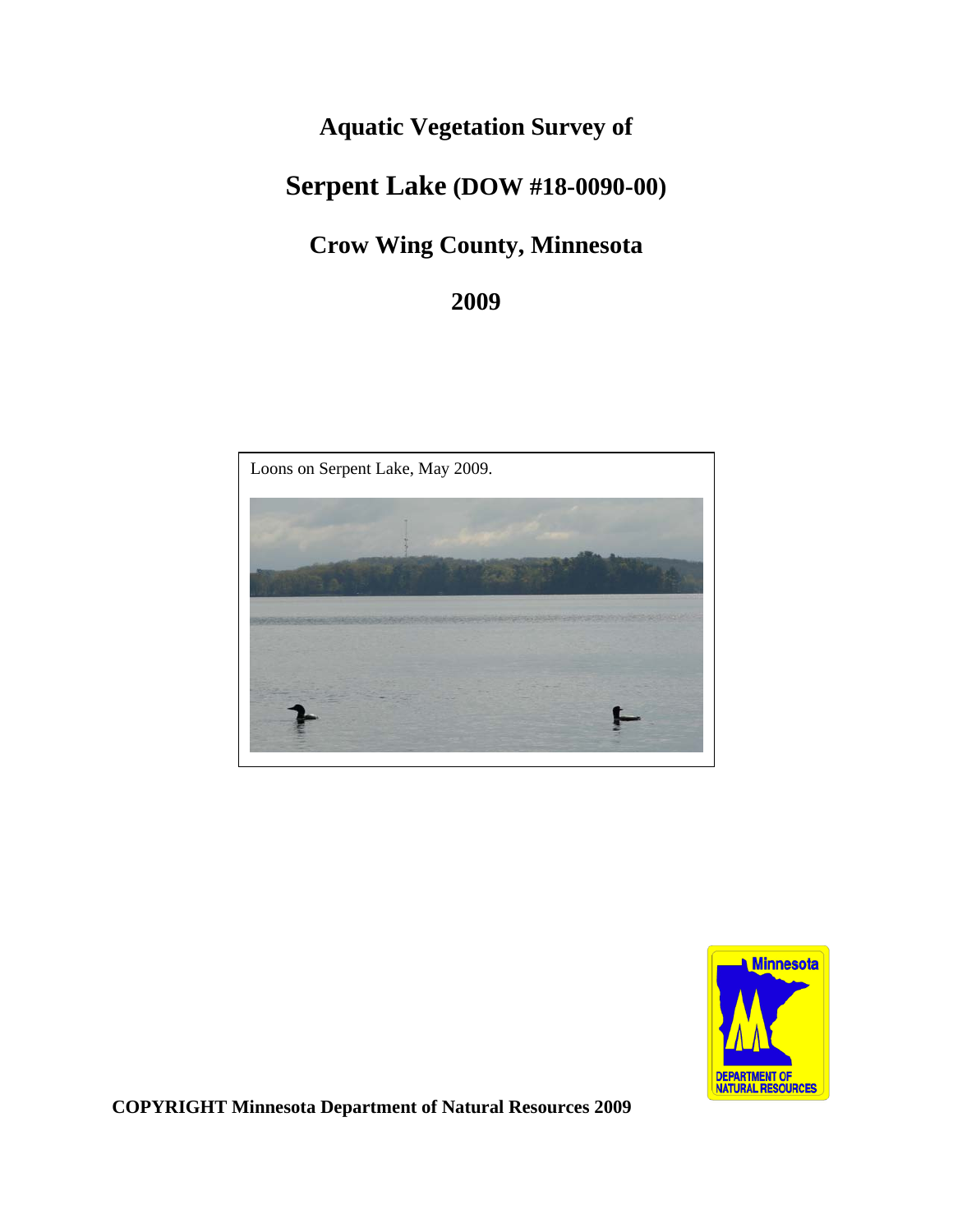#### **Report by:** Donna Perleberg, Aquatic Plant Ecologist Stephanie Loso, Aquatic Biologist Minnesota Department of Natural Resources Division of Ecological Resources 1601 Minnesota Dr., Brainerd, MN 56401

#### **Lakewide sampling (2009):**

Dan Swanson, Invasive Species Specialist MnDNR Ecological Resources Division Staff: Rich Rezanka, Invasive Species Specialist Stephanie Loso, Aquatic Biologist Ben Burggraff, Student Worker Adam Rollins, Intern Luke Pelosa, Intern

#### **Report review:**

Kevin Mott, Aquatic Plant Management Specialist, MnDNR Fisheries, Brainerd

#### **A note to readers:**

Text that appears in blue underline is a hypertext link to a web page where additional information is provided. If you are connected to the Internet, you can click on the blue underlined text to link to those web pages.

#### **This report is also available online at:**

[http://www.dnr.state.mn.us/eco/pubs\\_aquatics/veg\\_reports.html](http://www.dnr.state.mn.us/eco/pubs_aquatics/veg_reports.html)

#### **This report should be cited as:**

Perleberg, D. and S. Loso. 2009. Aquatic vegetation of Serpent Lake, Crow Wing County, Minnesota, 2009. Minnesota Department of Natural Resources, Ecological Resources Division, 1601 Minnesota Dr., Brainerd, MN 56401. 13 pp.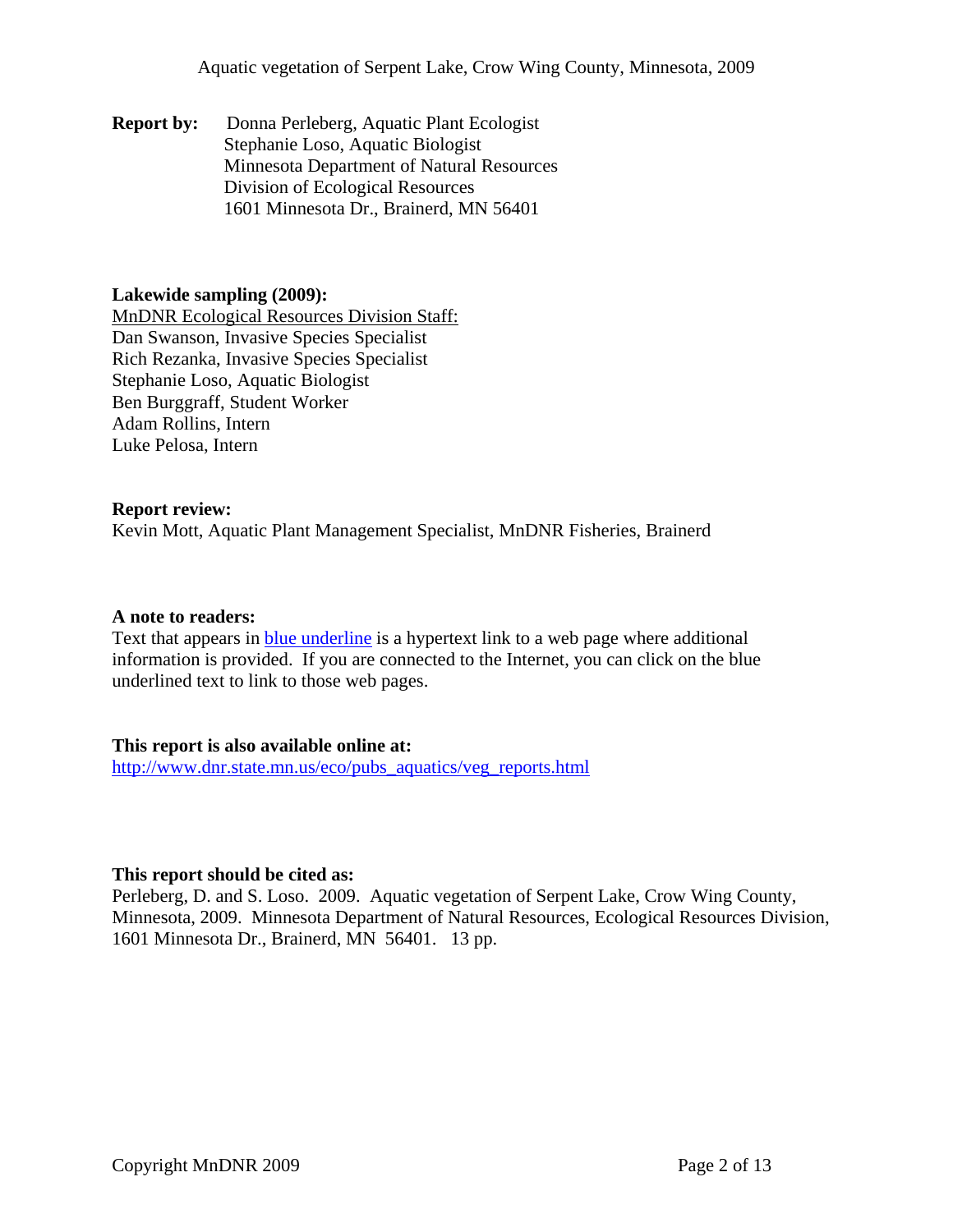### **Summary**

Serpent Lake is a 1,103 acre lake in north central Minnesota. A lakewide survey was conducted in late May, 2009 to assess the distribution and abundance of the non-native plant, curly-leaf pondweed (*Potamogeton crispus*). Information on vegetation and water depths were recorded at over 450 sample sites and substrate type was described at shallow water sites.

Submerged plants were found to a depth of 22 feet. Within the 0 to 15 feet depth zone, 72% of sites contained plants. Plant growth was scattered in depths greater than 15 feet; in the 16 to 25 feet depth zone, only 10% of sites were vegetated.

Native plants dominated the plant community and 59% of the sample sites (0 to 20 feet) contained at least one native plant. In Serpent Lake, 14 native, submerged aquatic plant taxa were recorded. Coontail (*Ceratophyllum demersum*), was the most common submerged plant, occurring in 35% of the sample sites (0 to 20 feet). Other common submerged taxa included northern watermilfoil (*Myriophyllum sibiricum*), muskgrass (*Chara* sp.), flat-stem pondweed (*Potamogeton zosteriformis*), and Canada waterweed (*Elodea canadensis*).

The non-native submerged plant, curly-leaf pondweed (*Potamogeton crispus*), was documented during the survey but was found in only 8% of all survey sites. It was found in water depths from one to 22 feet but did not dominate at any depth. It was present at scattered locations around the lake and often co-occurred with native plants.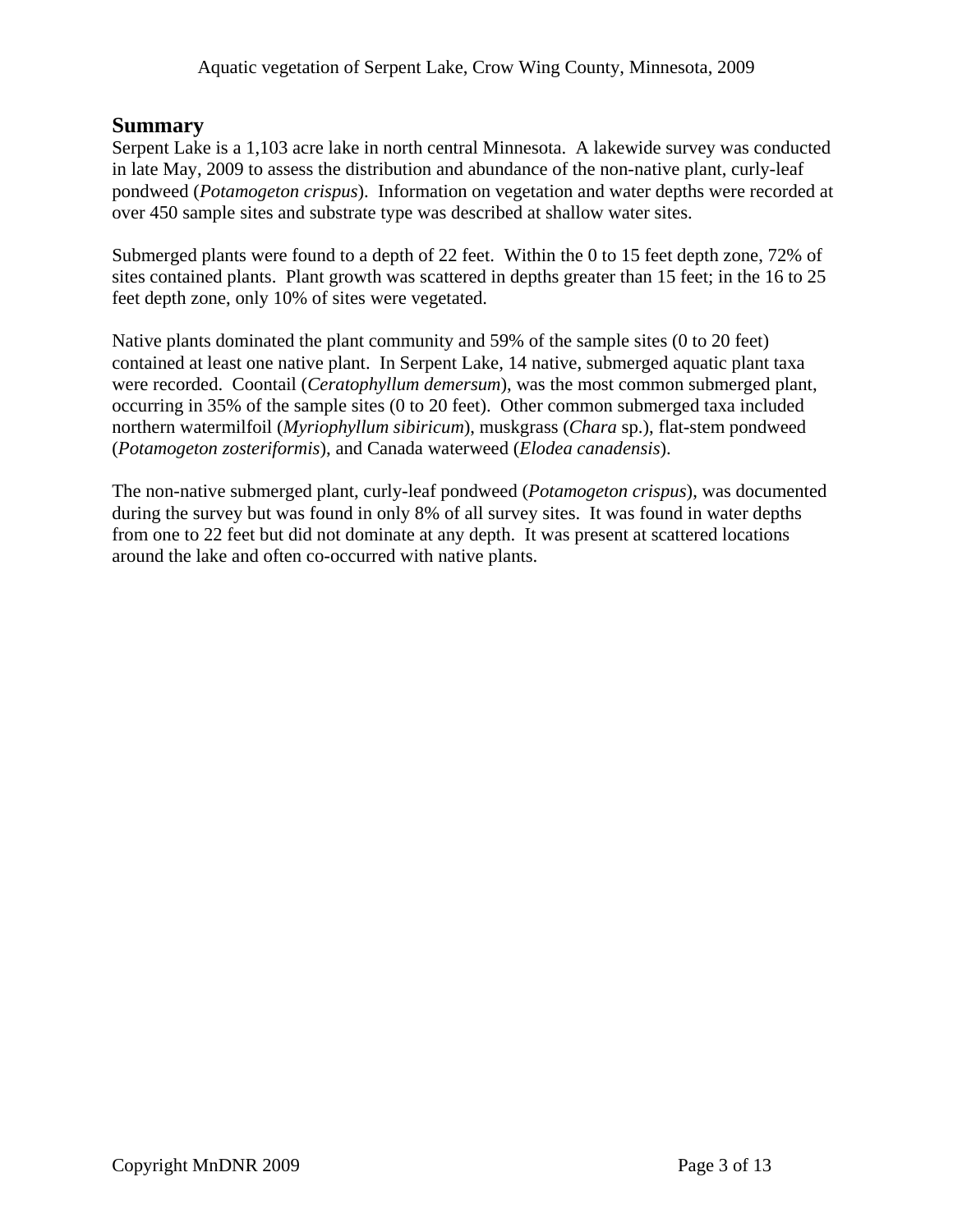## **Introduction**

Serpent Lake is located in Crow Wing County, north central Minnesota (Figure 1). The lake is the  $12<sup>th</sup>$  largest in the county with a surface area of 1,103 acres. Serpent Lake lies in the Mississippi River-Brainerd Watershed. Serpent Creek flows from the west side of the lake and flows north through several small lakes before emptying into the Mississippi River.

Serpent Lake shoreline is about nine miles in length and is nearly all developed with residential homes. The maximum water depth is 65 feet and 32% of the lake basin is less than 15 feet in depth. The lake is described as mesotrophic, with relatively high water clarity. The average summer [secchi disk](http://www.pca.state.mn.us/water/secchi-slideshow.html) reading for Serpent Lake in 2008 was 15 feet (MPCA, 2008).

The lake has historically supported a diverse plant community with more than 30 different native plant types recorded. The non-native plant, curly-leaf pondweed (*Potamogeton crispus*), occurs in Serpent



Lake as well as in most lakes in the watershed. The non-native plant, Eurasian watermilfoil (*Myriophyllum spicatum*), has **NOT** been found in Serpent Lake but has been located in three lakes in the watershed: Bay, Upper Mission and Lower Mission lakes, and in nearby Mille Lacs Lake.

## **Objectives**

This survey provides a quantitative description of the 2009 curly-leaf pondweed population in Serpent Lake. Information on native plants was also collected but may be incomplete because many native plants do not reach peak growth until mid to late summer. Objectives included:

- 1. Describe the shoal sediments of the lake
- 2. Estimate the maximum depth of rooted vegetation
- 3. Estimate the percent of the lake occupied by rooted vegetation
- 4. Record the aquatic plant species that occur in the lake
- 5. Estimate the abundance of curly-leaf pondweed and common native plant species
- 6. Develop distribution maps for curly-leaf pondweed and native plants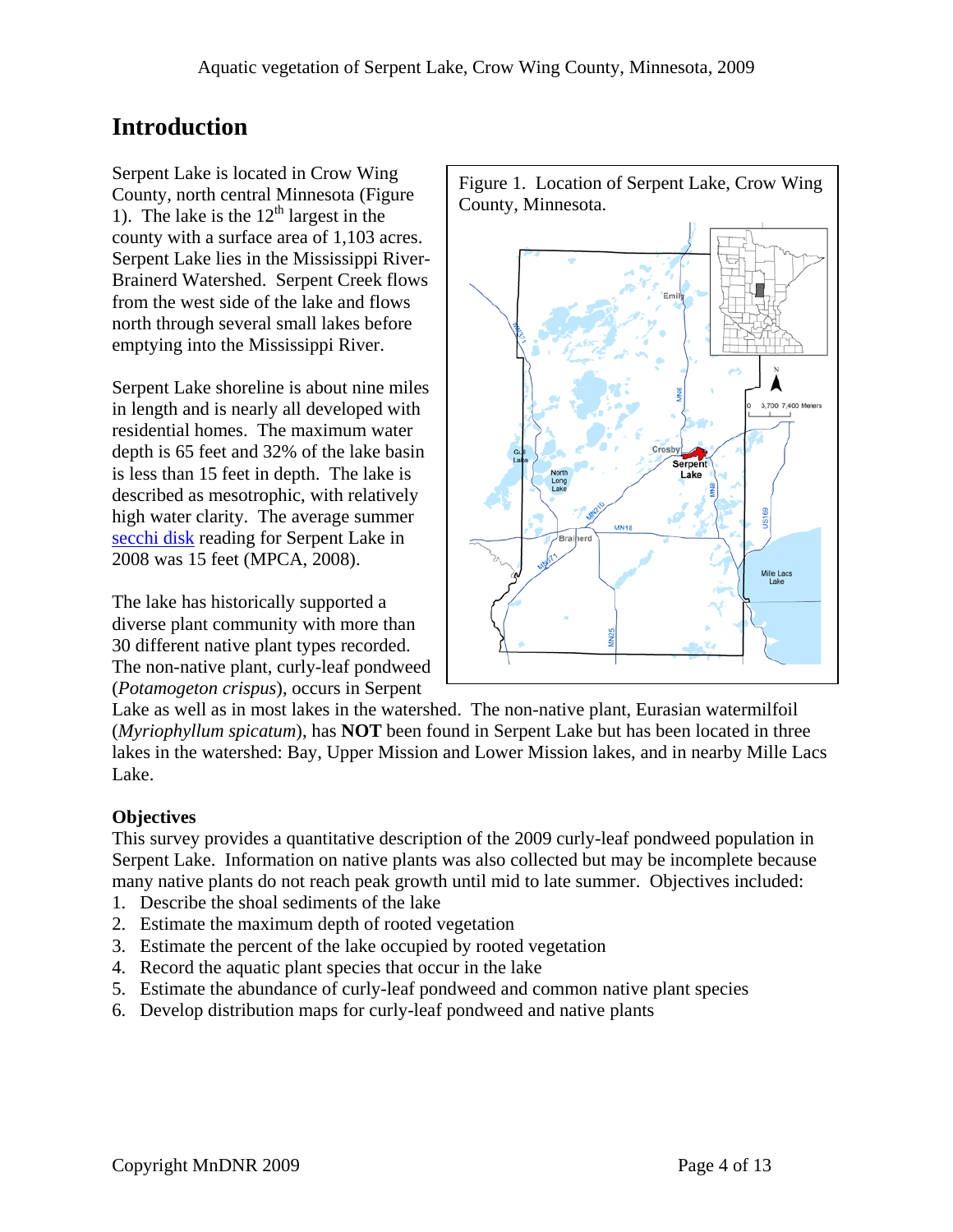## **Methods**

### **Lakewide vegetation survey**

Serpent Lake was surveyed on May 19 and 21, 2009. A point-intercept survey method was used and followed the methods described by Madsen (1999). Survey waypoints were created using a Geographic Information System (GIS) computer program and downloaded into a handheld Global Positioning System (GPS) receiver. Survey points were placed across the entire lake and spaced 65 meters (213 feet) apart, resulting in about one survey point per acre.

The survey was conducted by boat and surveyors sampled all sites within the shore to 20 feet depth zone which included 433 sites (Figure 2, Table 1). Surveyors sampled some sites in the 21 to 25 feet depth zone but in depths greater than 17 feet, only two sites contained plants.



The GPS unit was used to navigate the boat to each sample point. One side of the boat was designated as the sampling area. At each site, water depth was recorded in one-foot increments using a measured stick or electronic depth finder.

Surveyors recorded all plant taxa found within a one square meter sample site at the pre-designated side of the boat. A double-headed, weighted garden rake, attached to a rope was used to survey vegetation not visible from the surface (Figure 3). Plant identification and nomenclature followed MnTaxa (2009).

Table 1. Sampling effort by water depth.

| Water depth interval       | Number    |
|----------------------------|-----------|
|                            | of sample |
|                            | sites     |
| $0$ to 5                   | 147       |
| 6 to 10                    | 146       |
| 11 to 15                   | 63        |
| 16 to $20$                 | 77        |
| <b>Total sample points</b> | 433       |
| $\sin 0$ to 20 feet depth  |           |
| 21 to $25$                 |           |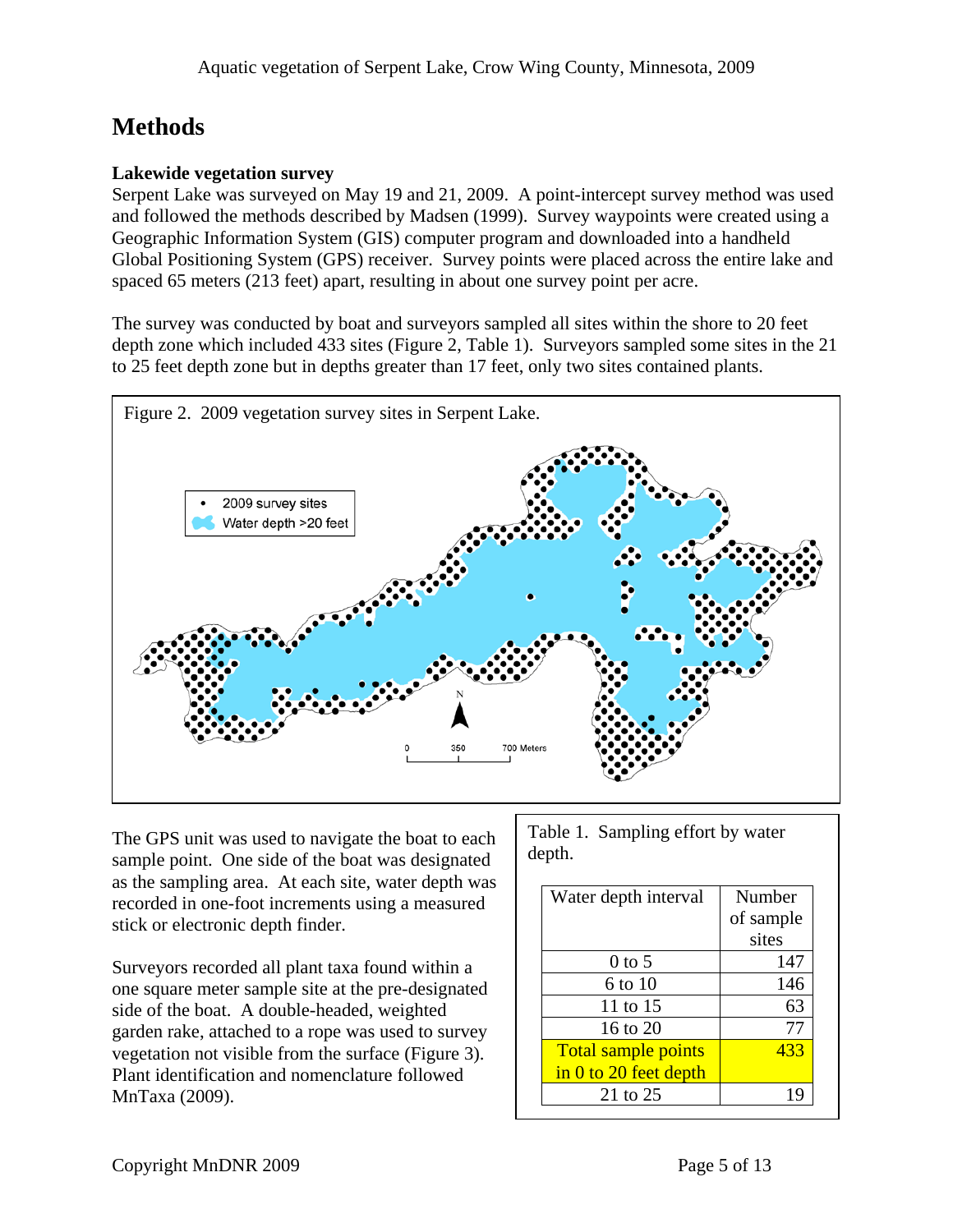Data were entered into a Microsoft Access database and frequency of occurrence was calculated for each taxon as the number of sites in which taxa occurred divided by the total number of sample sites. Frequency was calculated for the entire area from shore to 20 feet and sampling points were also grouped by water depth and separated into five depth zones for analysis (Table 1).

Surveyors described bottom substrate at each sample site where water depth was seven feet and less. Standard substrate classes were used (Table 2) and if several substrate types occurred at a site, surveyors recorded the most common type.



|         | Table 2. Substrate classes.          |
|---------|--------------------------------------|
| muck    | decomposed organic material          |
| marl    | calcareous material                  |
| silt    | fine material with little grittiness |
| sand    | diameter less than 1/8 inch          |
| gravel  | diameter $1/8$ to 3 inches           |
| rubble  | diameter 3 to 10 inches              |
| boulder | diameter over 10 inches              |

## **Results**

### **Shoal substrates**

The shoal substrates of Serpent Lake were primarily hard substrates of sand, gravel, boulder and rubble. Softer substrates of silt and muck were found in south and west bays (Figure 4).

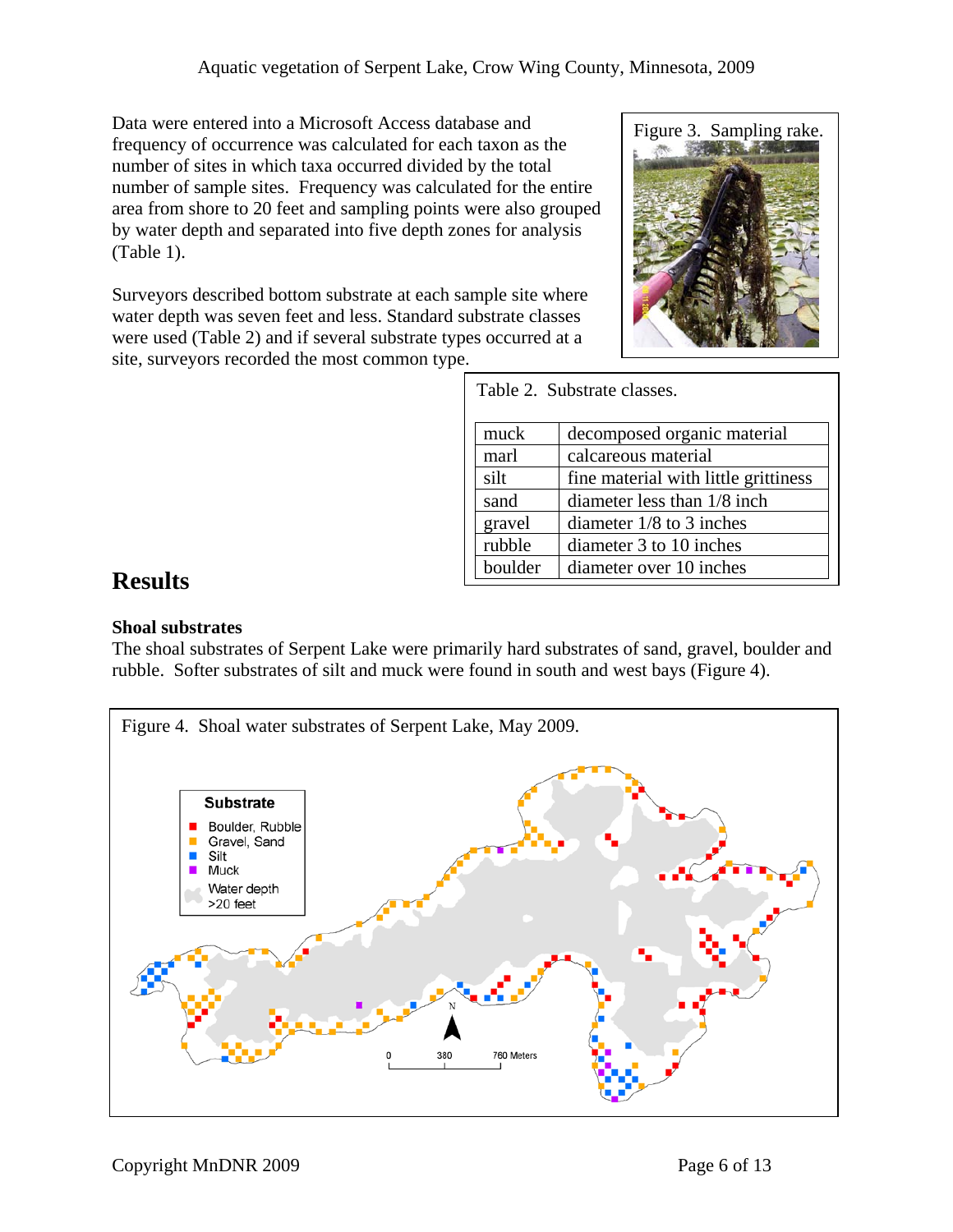### **Distribution of aquatic plants**

Within the shore to 20 feet depth zone, vegetation occurred in 61% of the sites. Plants occurred around the perimeter of the lake and were also scattered at off-shore shallow sandbars (Figure 5). Plants were found to a depth of 22 feet but were most common in depths less than 16 feet, where 72% of sites contained plants (Figure 6). In the 16 to 25 feet zone, only 10% of the sites were vegetated.



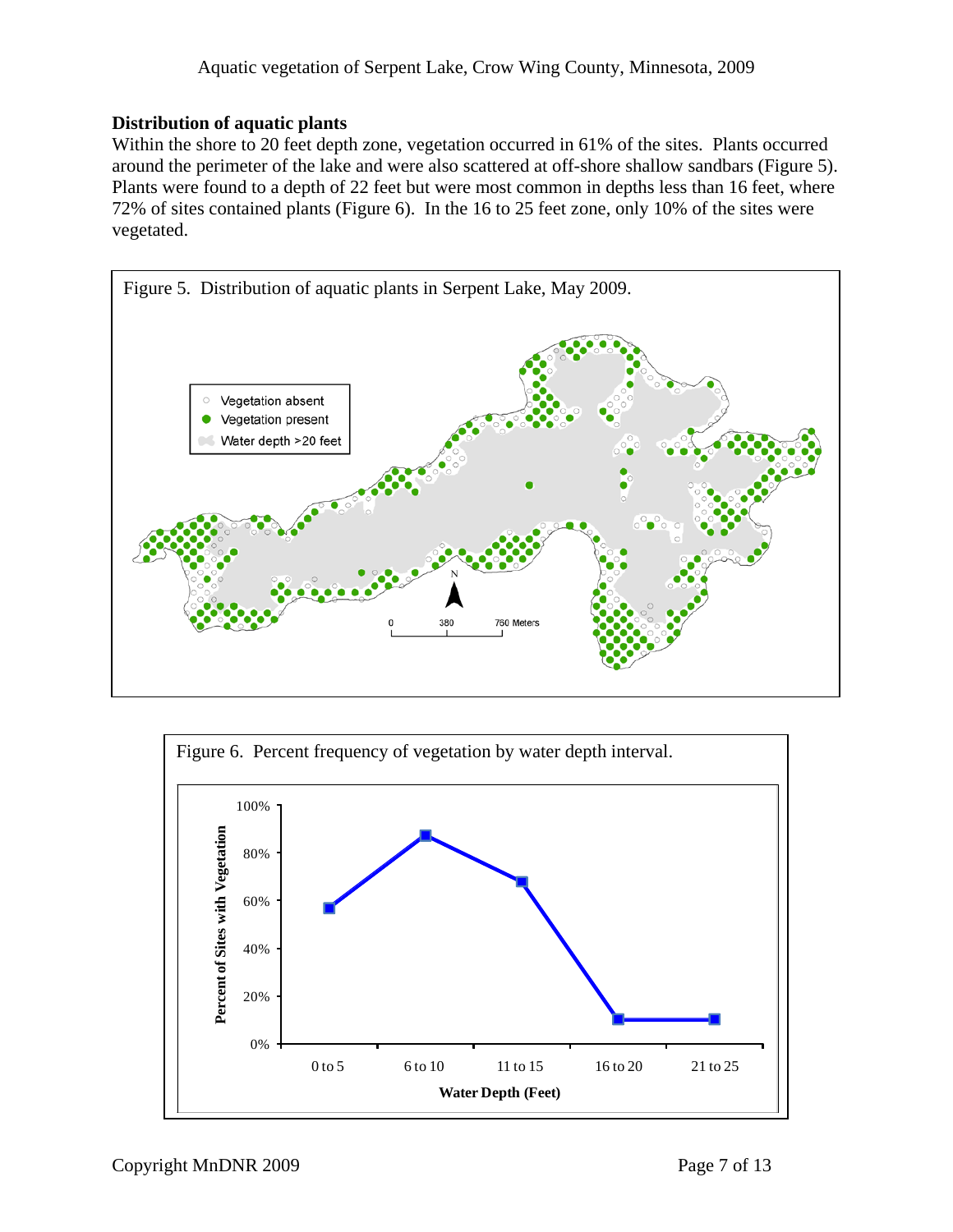#### **Number of submerged plant taxa recorded**

In Serpent Lake, 14 native submerged plant taxa were recorded (Table 3). These plants grow primarily under the water surface and most are anchored to the lake bottom by roots. Some have leaves that may float near or on the water surface. One non-native submerged plant, curly-leaf pondweed (*Potamogeton crispus*), was documented during the survey. Eurasian watermilfoil (*Myriophyllum spicatum*) was **NOT** found during the 2009 spring survey.

| <b>Life Form</b>                      | <b>Common Name</b>     | <b>Scientific Name</b>    | <b>Frequency</b><br>$433$ pts |
|---------------------------------------|------------------------|---------------------------|-------------------------------|
| <b>NATIVE</b><br><b>SUBMERGED</b>     | Coontail               | Ceratophyllum demersum    | 35                            |
|                                       | Northern watermilfoil  | Myriophyllum sibiricum    | 21                            |
|                                       | Muskgrass              | Chara sp.                 | 17                            |
|                                       | Flat-stem pondweed     | Potamogeton zosteriformis | 13                            |
|                                       | Canada waterweed       | Elodea canadensis         | 9                             |
|                                       | White-stem pondweed    | Potamogeton praelongus    | 3                             |
|                                       | White water buttercup  | Ranunculus aquatilis      | $\overline{2}$                |
|                                       | Water star-grass       | Zosterella dubia          | $\overline{2}$                |
|                                       | Water marigold         | Megaladonta beckii        |                               |
|                                       | Clasping-leaf pondweed | Potamogeton richardsonii  |                               |
|                                       | Stonewort              | Nitella sp.               | $<$ 1                         |
|                                       | Wild celery            | Vallisneria americana     | $<$ 1                         |
|                                       | <b>Bushy Pondweed</b>  | Najas flexilis            | <1                            |
|                                       | Star duckweed          | Lemna trisulca            | $<$ 1                         |
| <b>NON-NATIVE</b><br><b>SUBMERGED</b> | Curly-leaf pondweed    | Potamogeton crispus       | 8                             |

### *Example calculation of frequency:*

There were 433 samples sites in the 0-20 feet zone.

Coontail (*Ceratophyllum demersum*) occurred in 152 sites.

Coontail frequency in 0-20 feet zone =  $(152/433)$  \*100 = 35%

Native plants dominated the lake and in the 0 to 20 feet depth zone, 54% of the sites contained only native plants (Figure 7). The number of plant taxa found at each one square meter sample site ranged from zero to six. Sites with the highest number of plant taxa were found in the shallow eastern bays (Figure 8).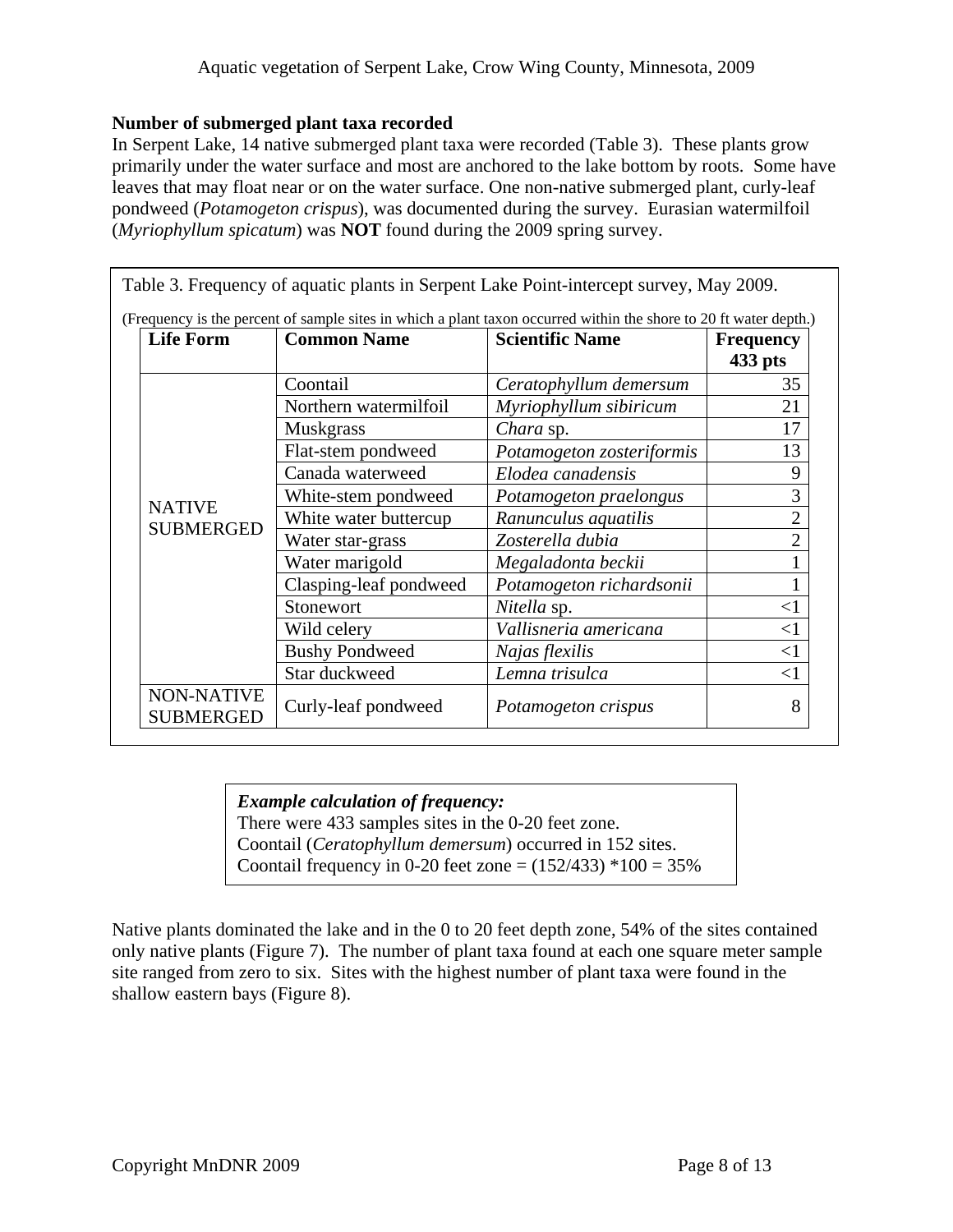

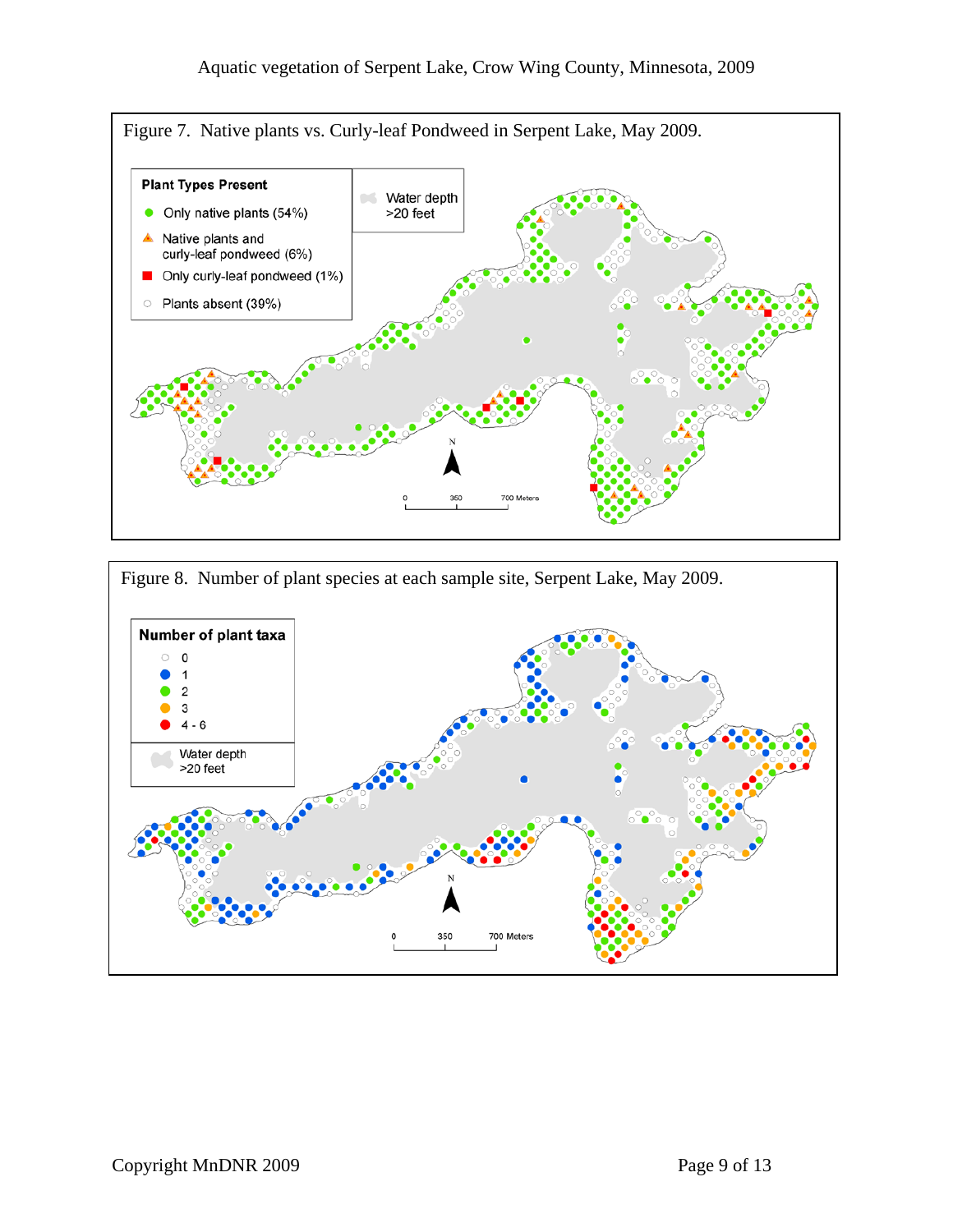### **Common native submerged plants**

[Coontail](http://www.dnr.state.mn.us/aquatic_plants/submerged_plants/coontail.html) (*Ceratophyllum demersum*) (Figure 9), was the most common species found and occurred in 35% of the survey sites (Table 3). It was found throughout the vegetated zone of Serpent Lake to a depth of 21 feet. It was most frequent in the 6 to 15 feet depth zone (Figure 10) and was often found in mixed beds with flat-stem pondweed and northern watermilfoil.

Coontail grows entirely submerged and its roots are only loosely anchored to the lake bottom. It is adapted to a broad range of lake conditions and is tolerant of higher turbidity and can grow in muck substrates. Coontail is perennial and can



over winter as a green plant under the ice and then begins new growth early in the spring, spreading primarily by stem fragmentation. The finely divided leaves of this plant provide a home for insects valuable as fish food.



 [Northern watermilfoil](http://www.dnr.state.mn.us/aquatic_plants/submerged_plants/northern_watermilfoil.html) (*Myriophyllum sibiricum*) (Figure 11) was found in 21% of the survey sites (Table 3). It occurred to a depth of 15 feet but was most frequent in the 6 to 10 feet depth zone (Figure 10). This native, submerged plant is a rooted perennial with finely dissected leaves.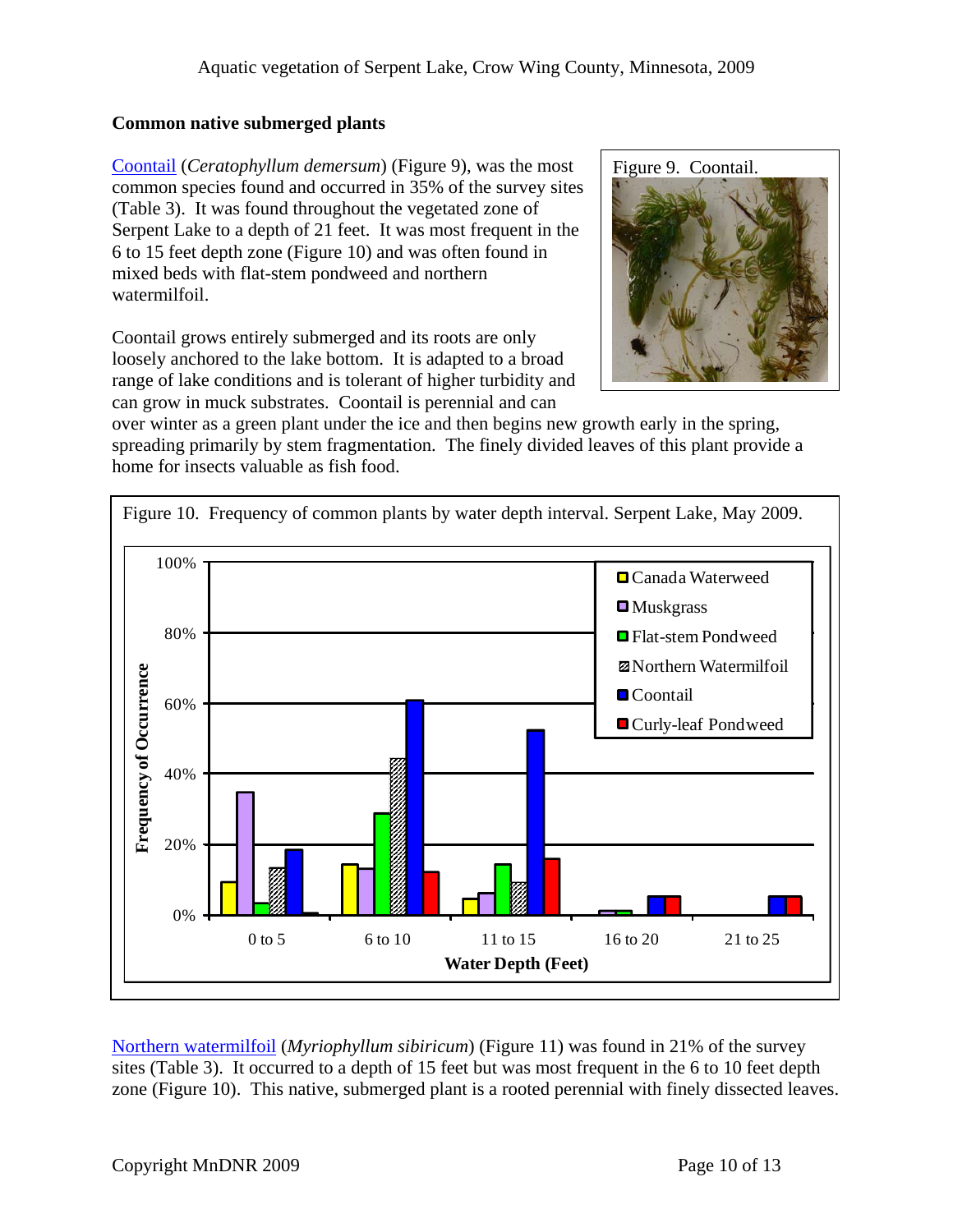This plant may reach the water surface and its flower stalk will extend above the water surface, particularly in depths less than ten feet. It spreads primarily by stem fragments and over-winters by hardy rootstalks and winter buds. Northern watermilfoil is not tolerant of turbidity and grows best in clear water lakes

[Muskgrass](http://www.dnr.state.mn.us/aquatic_plants/algae/chara.html) (*Chara* sp.) (Figure 12) occurred in 17% of the sample sites (Table 3) and was the dominant plant in the 0 to 5 feet depth zone (Figure 10). Muskgrass is a macroscopic, or large, algae and is common in many hard water Minnesota lakes. It has a brittle texture and a characteristic "musky"

odor. Because muskgrass does not form true stems, it is a low-growing plant, often found entirely beneath the water surface where it may form low "carpets" on the lake bottom. Muskgrass is adapted to a variety of substrates and is often the first taxa to colonize open areas of lake bottom where it can act as a sediment stabilizer. Beds of muskgrass can provide important fish spawning and nesting habitat.

### [Flat-stem pondweed](http://www.dnr.state.mn.us/aquatic_plants/submerged_plants/narrowleaf_pondweeds.html) (*Potamogeton zosteriformis*)

(Figure 13) occurred in 13% of the survey sites (Table 3) and was most common in the 6 to 10 feet depth zone (Figure 10). This plant is anchored to the lake bottom by underground rhizomes and over-winters by winter buds. It is named for its flattened, grass-like leaves. Depending on water clarity and depth, flatstem pondweed may reach the water surface and may produce flowers that extend above the water. Fruits of pondweeds are an important food source for waterfowl and the leaves provide habitat structure for fish and invertebrates.

[Canada waterweed](http://www.dnr.state.mn.us/aquatic_plants/submerged_plants/canada_waterweed.html) (*Elodea canadensis*) (Figure 14) was found in 9% of the Serpent Lake survey sites (Table 3). It was most frequent in depths of ten feet and less (Figure 10). This perennial submerged species is widespread throughout Minnesota. It is adapted to a variety of conditions and is tolerant of low light and prefers soft substrates. Canada waterweed can overwinter as an evergreen plant and spreads primarily by fragments.







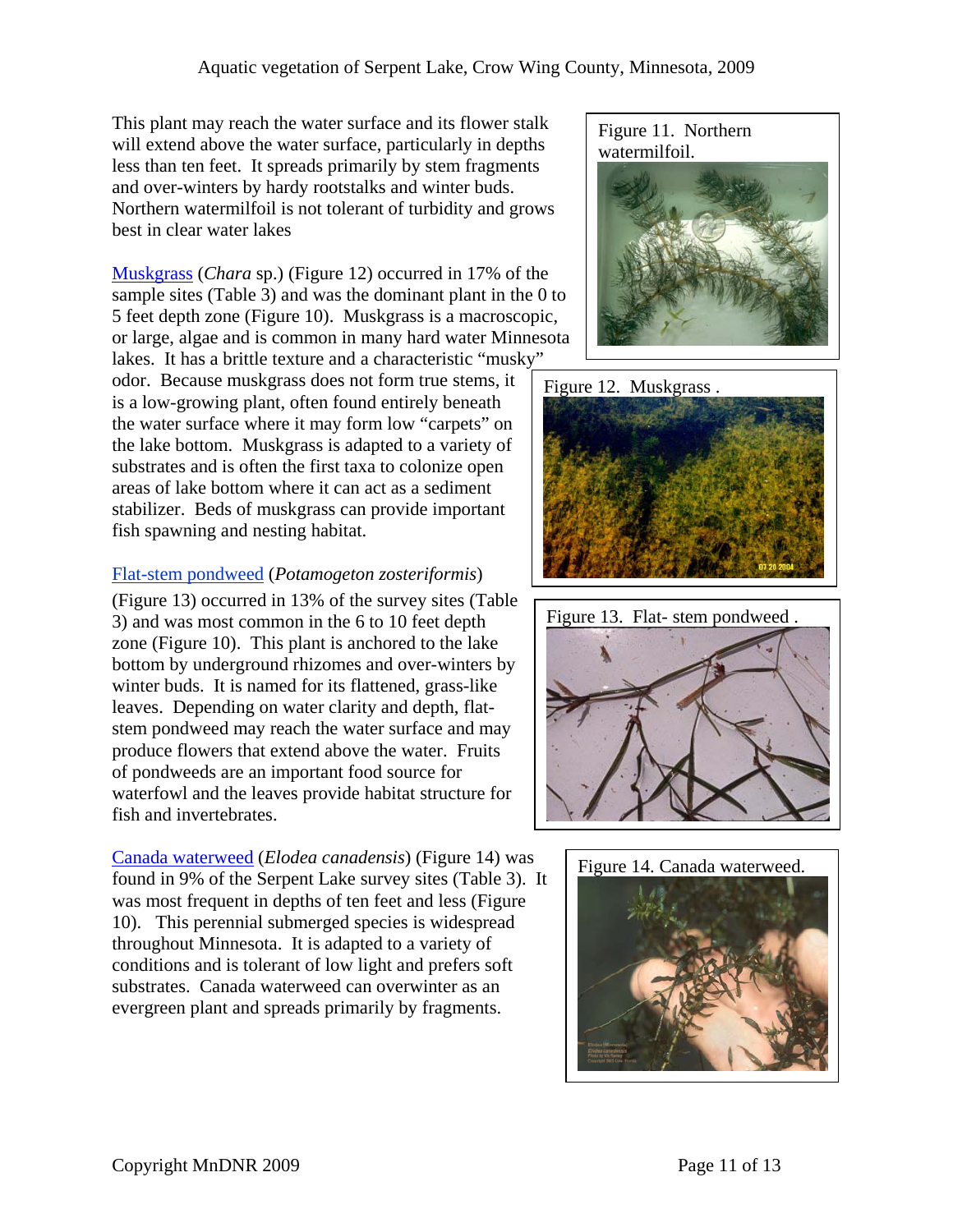### **Curly-leaf pondweed**

[Curly-leaf pondweed](http://www.dnr.state.mn.us/aquatic_plants/submerged_plants/curlyleaf_pondweed.html) (*Potamogeton crispus*) (Figure 15) was found in 8% of the survey sites (Table 3). It was scattered around the shoreline and often occurred in mixed beds with native plants (Figure 7). It was found in water depths from one to 22 feet and was most frequent in the 6 to 15 feet depth zone, where it occurred in 13% of the sites (Figure 10).

This is a non-native, submerged plant that has been present in Minnesota since at least 1910 (Moyle and Hotchkiss 1945) and is now found



in more than 700 Minnesota lakes (Invasive Species Program 2008). Like many native submerged plants it is perennial, but its unique life cycle may provide a competitive advantage over native species. Curly-leaf pondweed is actually dormant during late summer and begins new growth in early fall. Winter foliage is produced and continues to grow under ice (Wehrmeister and Stuckey 1978). Curly-leaf reaches its maximum growth in May and June, when water temperatures are still too low for most native plant growth. In late spring and early summer, curly-leaf plants form structures called "turions" which are hardened stem tips that break off and fall to the substrate. Turions remain dormant through the summer and germinate into new plants in early fall (Catling and Dobson 1985).

The foliage of curly-leaf pondweed does provide some fish and wildlife habitat, but it may also create problems in some lakes, or in areas of some lakes. During its peak growth in spring, curly-leaf may reach the water surface at certain depths and create dense mats. These dense growths may shade out native vegetation and can also cause navigation problems for recreational lake users.

Numerous native plants that were found in previous summer surveys of Serpent Lake were not located during the early spring 2009 survey. These plants likely still occur in the lake but were not observed in 2009 because they had not yet germinated and/or reached maturity.

The types and amounts of aquatic vegetation that occur within a lake are influenced by a variety of factors including water clarity, water chemistry, depth, substrate type, and wave activity. The abundant and diverse native aquatic plant communities found in Serpent Lake provide critical fish and wildlife habitat and other lake benefits. (Click here for more information on: [value of](http://www.dnr.state.mn.us/shorelandmgmt/apg/value.html)  [aquatic plants \)](http://www.dnr.state.mn.us/shorelandmgmt/apg/value.html).